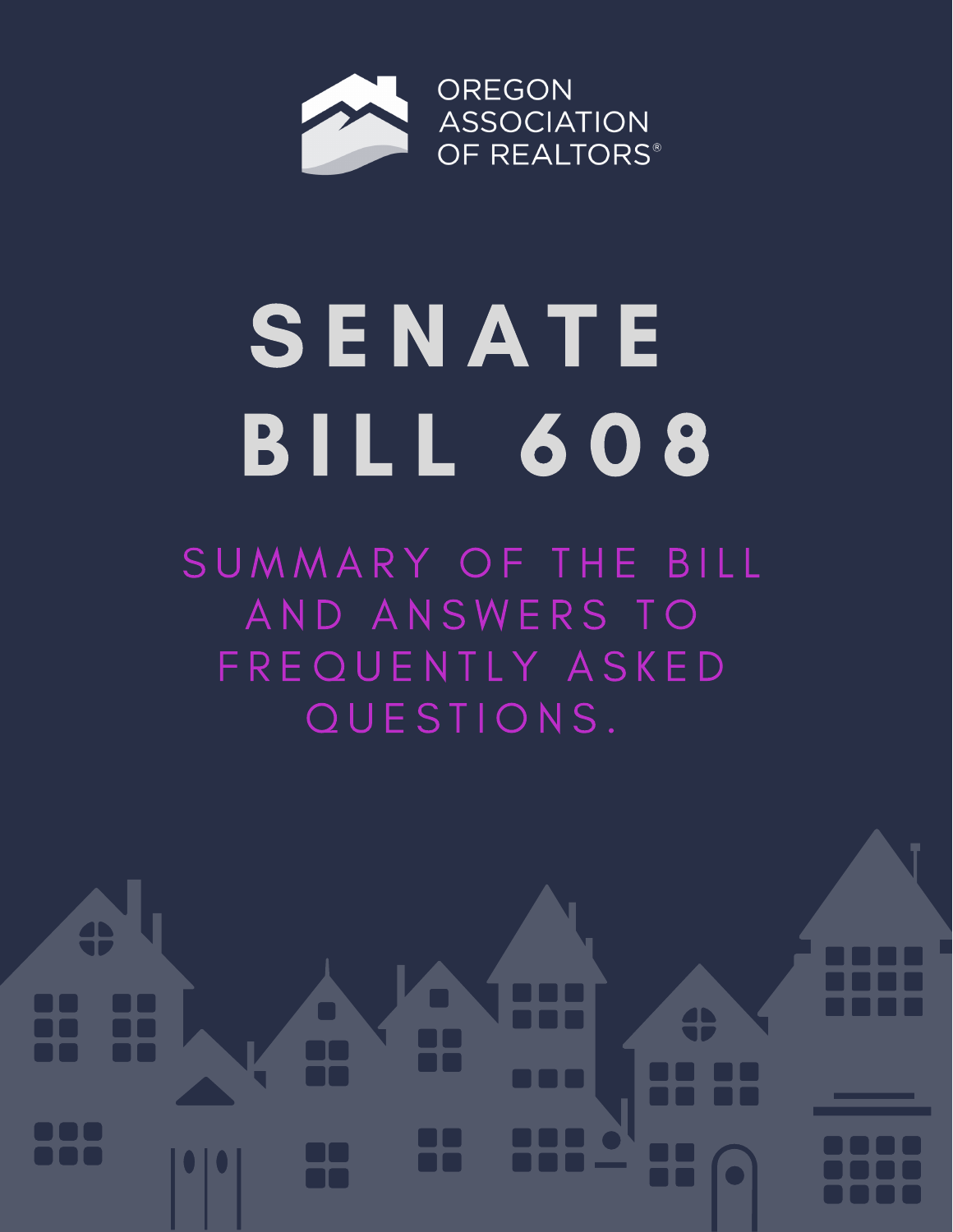# **SENATE BILL 608 SUMMARY**

## **Eviction Standards**

Eliminates no-cause eviction standard after the first year of occupancy.

- $\circ$  Landlords can continue to evict for a tenant-based cause (current law  $-$  i.e., non-payment, violation of the rental agreement, outrageous conduct, etc.).
- Adds new landlord-based for-cause reasons to evict a tenant:
	- $\circ$  Sale to a person who will move in;
	- o Landlord or family member move-in;
	- o Significant repair or renovation of the unit;
	- o Removal of the unit from residential use.
- If landlord uses one of these four landlord-based reasons, they must provide the tenant with 90-day notice and relocation expenses in the amount of 1 month's rent.

### *Exceptions*

- Small landlords (4 or fewer units) do not have to pay relocation expenses.
- Landlords who live on the same property as their tenant (owner occupied, 2 units or less) may still use a nocause eviction at any time.

### **Month-to-Month Tenancies**

- For the first 12 months of occupancy, a landlord may terminate the tenancy without cause with a 30-day notice.
- After the first 12 months of occupancy, a landlord may only evict a tenant for cause, by using an existing tenantbased reason or by using one of the four new landlord-based reasons.

#### **Fixed-Term Tenancies**

• After the first 12 months of occupancy, the fixed-term lease will automatically roll over to month-to-month unless the landlord has a tenant or landlord-based reason to terminate.

#### *Exceptions:*

• A fixed-term lease might not automatically roll over at the end of the fixed term per landlord discretion if the tenant has violated the terms of the rental agreement 3 separate times during a 12-month period, with written warnings for each violation given contemporaneously with the violation.

#### **Annual Rent Increase**

- Landlords may increase rent by no more than 7% + consumer price index in a 12-month period.
- Maintains current law regarding rent increases: prohibits rent increases in first year of month-to-month tenancy and requirement that landlords give 90-day notice of rent increases thereafter.

### *Exceptions:*

- New Construction: A landlord may increase the rent above 7% +CPI in a 12-month period if the certificate of occupancy was issued less than 15 years ago.
- New Tenancy: If the previous tenant vacated the unit voluntarily or their tenancy was otherwise terminated in compliance with other applicable law, the landlord may reset the rent on the new tenancy without limitation.
- Subsidized Housing:If the landlord is providing reduced rent to the tenant as part of a federal, state, or local program or subsidy, they are exempt.

### **Enforcement**

• If a landlord violates the new provisions, they are liable for three months' rent plus actual damages.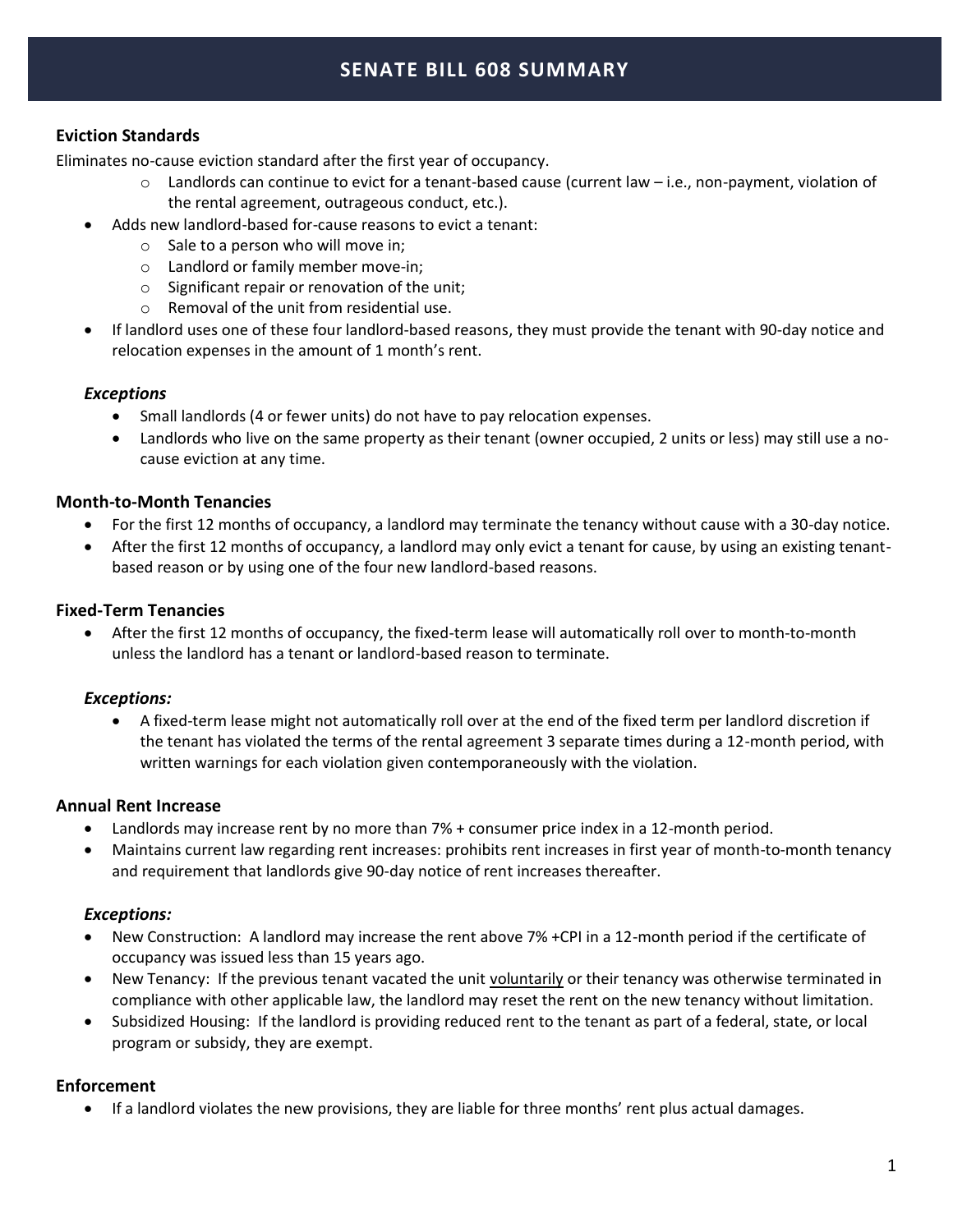# **Frequently Asked Questions: SB 608**

#### **When will the changes go into effect?**

Senate Bill 608 has an "emergency clause" and thus becomes effective once signed by Governor Brown. We anticipate this could be as early as March 1, 2019.

#### **If I have a transaction that closes after the law goes into effect, can the new owner evict the tenants?**

Depends. Generally, you may only evict for a tenant cause or a "qualifying reason for termination" under of the enumerated circumstances that the law provides.

Once you become an owner of qualifying rental property, you become a "landlord" whose conduct is governed by the bill and you should review both the current law and existing tenant contracts of the property you're purchasing.

However, the law does allow for specific circumstances under which a landlord, including a new landlord, could evict a tenant landlord-based reasons including significant renovations, demolitions, safety, or owner-occupancy.

## **How does this impact closing timelines for rental occupied properties where the new owner will occupy the residence?**

The closing date in the sale of real property is a construct of contract law between the parties and thus would not be affected by the new law which governs landlord-tenant relations.

However, displacing a current tenant (and thus effectuating the intent of new owner who would like to move-in) is another issue (because notwithstanding the transaction between the buyer and the seller, the tenant has their own rights subject to their lease agreement and current law).

If the tenant is a week-to-week tenant, or a month-to-month tenant within the first year, you have some flexibility to displace them without cause (so long as you give them the specified amount of notice) and certain circumstances apply.

If the current tenant is a month-to-month renter who has been occupying for more than a year or is under a fixed term lease, evicting a tenant is subject to more regulations. Fixed-term leases will always continue, unless there is a tenantbased reason (failure to pay rent) for eviction. On a month-to-month tenancy, 90-days' notice and the payment of relocation expenses (1-month's rent) will be required.

## **I heard that the law caps rent increases, but that cities and counties will be able to set high rent caps if they want?**

There are no exceptions for cities and counties, and therefore the rent increase cap would apply to the entire state equally. Further, any local ordinances that conflict with the statewide cap on rent increases would likely be preempted by the legislature's acts. We advise seeking legal counsel to determine where estate and local laws may conflict and the potential impact of such a situation.